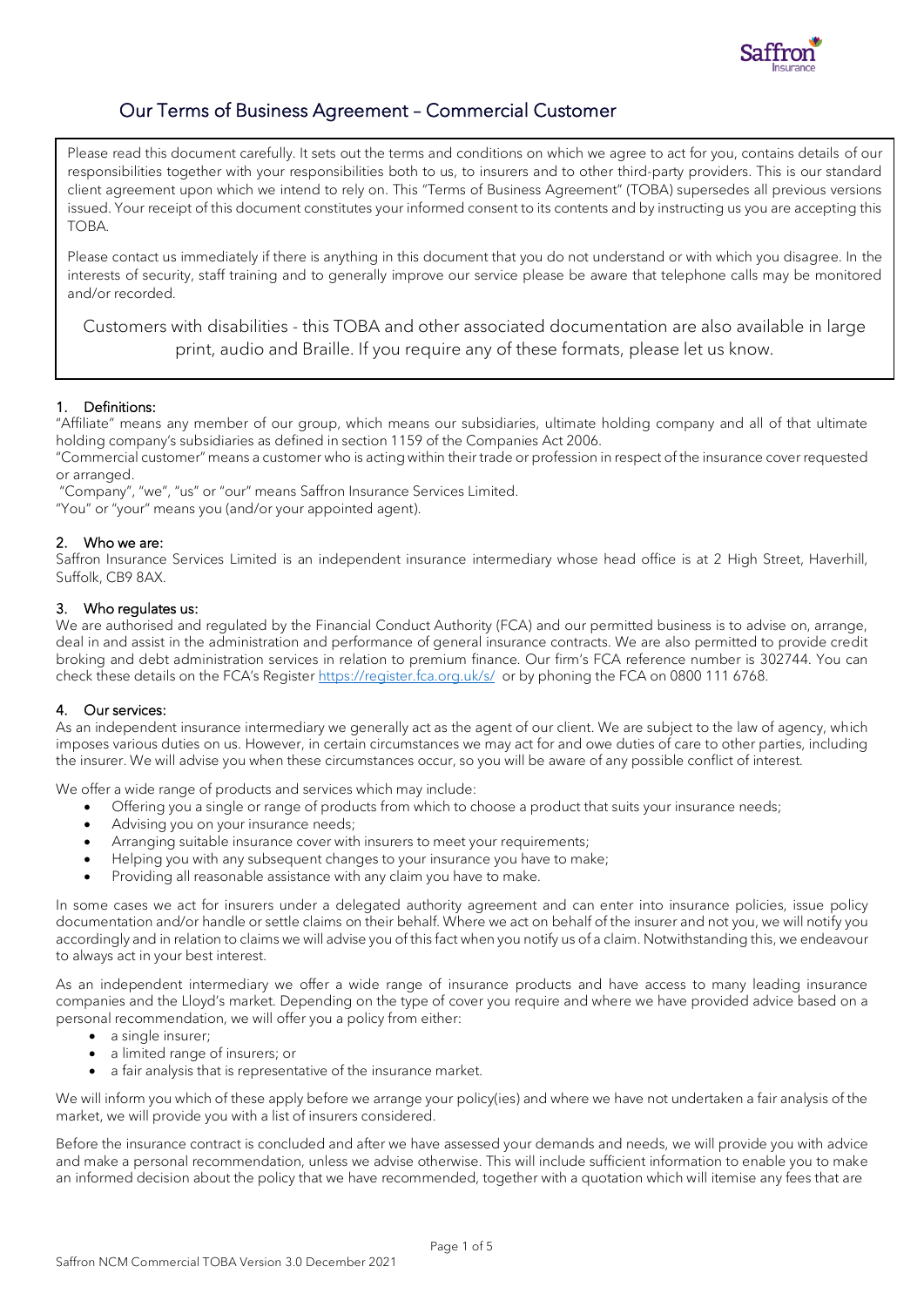

payable in addition to the premium. This documentation will also include a statement of your demands and needs. You should read this carefully as it will explain the reasons for making the recommendation we have made.

We may offer you a policy which is provided by an Affiliate in order to access specialist products and we will tell you if this is the case. We have a conflict of interest policy in place to identify and manage any conflicts that may arise in the placement of your business.

# 5. Remuneration and fees

In most cases we are paid a commission from the insurer, however in some cases we may charge you a fee instead, or a combination of both. If we charge a fee instead of commission or a fee and commission, we will confirm this to you in writing at the time of incepting or renewing your policy. Where we charge you a fee this is not liable for insurance premium tax or value added tax (insurance is a VAT exempt industry). There may be occasions when we need to charge an additional fee, for example any changes to the risk that require significant further advice, arrangement of additional cover or substantial assistance provided in any large or complex claims.

We will also charge an administration fee of £50 per policy for arranging a policy, £50 per policy for renewing a policy and £25 per mid-term adjustment made on any policy or mid-term cancellation. In addition, if you make a change or cancel your policy midterm which results in a return premium, we will retain all fees and any commission to cover our administration and advisory services. We will advise you of the amount of any charge before you become liable to paying it.

In addition to your fee and/or insurer commission some insurers may make additional payments to us reflecting the size and/or profitability of our account with them and/or in respect of work we undertake on their behalf.

You are entitled, at any time, to request information regarding any commission which we may have received when placing your insurance business.

#### 6. Duty of fair representation

You must be sure that the information you have given to us to pass on to the insurers is a "fair presentation" of the risk. This means that you must have clearly disclosed every material circumstance which you, your senior management, or persons responsible for arranging your insurance knows or ought to know following a reasonable search. A material circumstance is one which may influence an insurers' judgement over whether to take the risk, and if so on what terms. If you are in doubt as to whether a circumstance is material then you should disclose it.

Furthermore, you must inform us if any of the information provided to us has changed. If it has, then you must tell us about the changes before we arrange cover. Your duty to notify material changes in the risk applies when you purchase an insurance policy, throughout the life of the policy and when you renew that policy.

Please note that failure to disclose a material circumstance may entitle an insurer to impose different terms on your cover or reduce the amount of a claim payable. In some cases your cover could be invalidated, which would mean that a claim would not be paid.

#### 7. Quotations

Unless otherwise agreed any quotation given will normally remain valid for a period of 30 days from the date it is provided to you. We reserve the right to withdraw or amend a quotation in certain circumstances, for example, where the insurer has altered their premium / terms for the insurance since the quotation was given, where there has been a change in the original risk information / material circumstances disclosed or if a claim / incident has occurred since the terms were offered.

#### 8. Renewals

You will be provided with renewal terms in good time before expiry of the policy, or notified that renewal is not being invited. Unless you advise otherwise renewals are invited on the basis that there have been no changes in the risk or cover required, other than those specifically notified to us or your insurers (see section on "Duty of fair presentation").

It is very important that you check the information provided at renewal to confirm it remains accurate and complete. If any of the information is incorrect or if your circumstances have changed you should contact us immediately so we can update your details.

#### 9. Mid-term transferred business

When we are appointed to service insurance policies other than at their inception or renewal and which were originally arranged via another party, we shall not be liable during the current insurance period for any loss arising from any errors or omissions or gaps in your insurance cover or advice not supplied by us. Should you have any concerns in respect of a policy, which has been transferred to us, or if you require an immediate review of your insurance arrangements, you must notify us immediately. Otherwise we shall review your insurance arrangements and advise accordingly as each policy falls due for renewal.

#### 10. Claims

You must notify any claim or circumstance that may or could give rise to a claim under your policy in accordance with the conditions of your policy. Failure to notify insurers promptly may entitle them to deny your claim. You should not admit liability or agree to any course of action, other than emergency measures carried out to minimise the loss, or in the interest of health and safety, until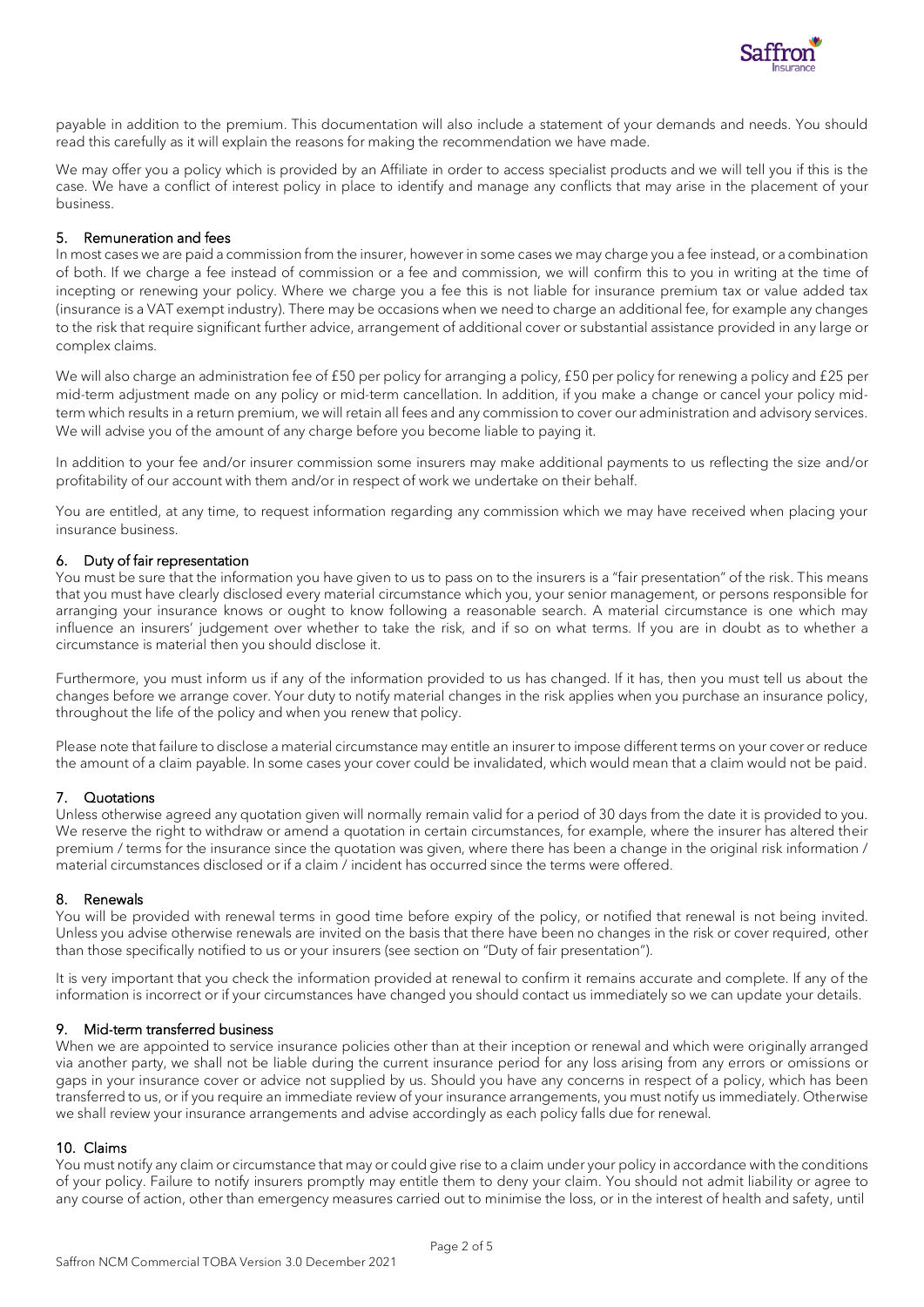

you have obtained agreement from your insurer. When you notify us of a claim you should provide us with details of all material facts concerning the claim.

Your policy documentation will describe in detail the procedures and conditions in connection with making a claim. Where appropriate, and as set out in your policy document, we will provide you with assistance in submitting a claim and in seeking to obtain reimbursement for you. We will transmit claims payments to you as soon as possible after they have been received on your behalf. However, in the event that an insurer becomes insolvent or delays making settlement of a claim, we do not accept liability for any unpaid amounts. Where we act for the insurer in relation to a claim we will advise you of this when you notify us of the claim.

# 11. Cancellation clause

Your insurance contract may include a cancellation clause giving you the right to cancel your policy. If you decide to cancel your policy in accordance with any timeframes stipulated in your policy, and subject to not having made or intimated a claim, you may be entitled to a refund of premium paid. Please note our commission and, where appropriate fees, are fully earned from the date the policy commences and will not be refundable. If you fail to pay your premium to us by the due date, we reserve the right to instruct insurers to cancel your policy.

# 12. Product documentation

You should review the policy documents carefully to ensure they accurately reflect the cover, conditions, limits and other terms that you require. Particular attention should be paid to policy conditions and warranties as failure to comply with these could invalidate your policy. Claims can arise, under certain types of insurance contract, long after the expiry of the policy. It is therefore important that you retain and keep safely all documents associated with your policy.

# 13. Premium

Once your contract of insurance has been concluded, we will send you an invoice (also referred to as a debit note). You must pay the premium due in accordance with payment dates specified in the invoice. Failure to meet the payment date may lead insurers to cancel your policy. No payment shall be deemed to have been received until we have received cleared funds. Where insurers have specified that the premium must be received by a certain date, failure to comply can result in automatic termination of your insurance contract.

We shall be entitled (but not obliged) without providing notice to you to set off amounts due to us from you, against any amounts which we may receive on your behalf i.e. claims moneys, refunded premiums and other sums.

# 14. Premium finance

In arranging premium finance, we act as a credit broker to provide you with a premium finance facility which is designed solely for the purposes of facilitating a loan for repayment of insurance premiums. We will only provide you with information about this payment option on a non-advised basis from which you will need to make your own decision as to the suitability of this facility and whether you wish to proceed. Where we arrange premium finance on your behalf we are remunerated for our assistance in putting this financing in place. We can provide details of our remuneration on request.

When arranging premium finance your premium finance provider may undertake an enquiry with credit reference agencies who will add details of the search and the application to their record about you, whether or not the application proceeds. Further details will be provided when an application for finance is made. Insurers own credit facilities may also be available if appropriate.

Where you pay your premium by instalments and use a premium finance provider, if any direct debit or other payment due in respect of the credit agreement you enter into to pay insurance premiums is not met when presented for payment or if you end the credit agreement we will be informed of such events by your premium finance provider. If you do not make other arrangements with us or your premium finance provider to pay the insurance premiums you acknowledge and agree that we may, at any time after being so informed, instruct on your behalf the relevant insurer to cancel the insurance (or, if this occurs shortly after the start or renewal of the insurance, to notify the insurer that the policy has not been taken up) and to collect any refund of premiums which may be made by the insurer. If any money is owed to a premium finance provider under your credit agreement or if they have debited us with the amount outstanding we will use any refund received to offset our costs and you will be responsible for paying any remaining time on risk charge and putting in place any alternative insurance and / or payment agreements you need. You also agree that we may hold to the order of the premium finance provider any claims monies due to you in the event that you are in default of your credit agreement.

# 15. Client money

Client money is money that we receive and hold on behalf of our clients during the course of our dealings such as premium payments, premium refunds and claim payments. Unless we request you to pay the insurer directly, this money will be held by us as agent of the insurer in accordance with the agreement we have in place with each insurer. This means that when we have received your cleared premium, it is deemed to have been paid to the insurer. We pay ourselves commission upon receipt of your cleared premium which may be prior to payment of the premium to the insurer.

We are required to hold all client monies, including yours, in a trust account, the purpose of which is to protect you in the event of our financial failure since, in such circumstances; our general creditors would not be able to make claims on client money as it will not form part of our assets. We hold all client monies with one or more approved banks, as defined by the FCA, in a Non-Statutory Trust bank account. Under these arrangements we are permitted to, and may: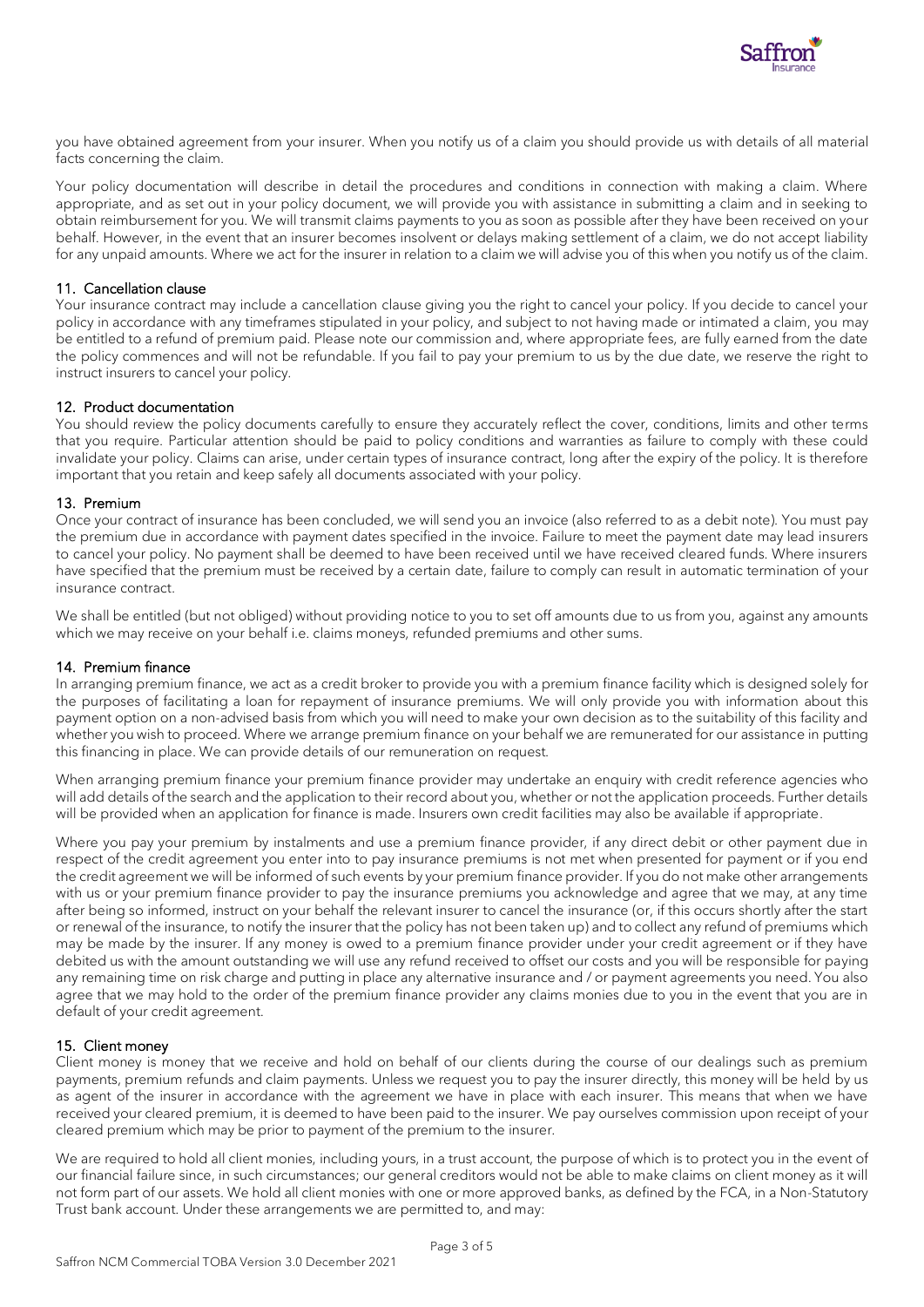

- For the purpose of effecting a transaction on your behalf, pass your money to another intermediary, including those resident outside the UK who would therefore be subject to different legal and regulatory regimes. In the event of a failure of the intermediary, this money may be treated in a different manner from that which would apply if the money were held by an intermediary in the UK. Please inform us if you do not agree to this.
- Retain for our own use, any interest earned on client money.

#### 16. Insurer security

Whilst we make every effort to place your insurances with insurers that are financially sound we do not quarantee or otherwise warrant the solvency of any insurer we place your insurances with. If you have any concerns regarding any insurer chosen to meet your insurance requirements you should inform us as soon as possible and we will discuss them with you. A liability for the premium, whether in full or pro rata, may arise under policies where a participating insurer becomes insolvent.

### 17. Termination of this TOBA

You or we may terminate our authority to act on your behalf by providing at least 14 days' notice in writing (or such other period we agree). Termination is without prejudice to any transactions already initiated by you, which will be completed according to this TOBA unless we agree otherwise in writing. You will remain liable to pay for any transactions or adjustments effective prior to termination and we shall be entitled to retain any and all commission and/or fees payable in relation to insurance cover placed by us prior to the date of written termination of our authority to act on your behalf.

#### 18. Complaints

In the event that you are unhappy with the service we have provided to you and you wish to make a complaint, please contact us in writing at: Steve Seekings, 2 High Street, Haverhill, Suffolk, CB9 8AX or by telephone at: 01799 522293 or email at: [insure@saffroninsurance.co.uk.](mailto:insure@saffroninsurance.co.uk) Should you remain dissatisfied with our handling of your complaint, or its outcome, you may be eligible to take your complaint direct to the Financial Ombudsman Service who can be contacted on 0800 023 4567 (website: [www.financial-ombudsman.org.uk\)](http://www.financial-ombudsman.org.uk/).

#### 19. Compensation

We are covered by the Financial Services Compensation Scheme ("FSCS"), which deals with claims against FCA regulated firms that are insolvent or are no longer trading. You may be entitled, therefore, to compensation from the FSCS if we are unable to pay a valid claim made against us. This depends on the type of service we have provided you with, the type of insurance we have placed on your behalf and the circumstances of the claim. Full details and further information on the scheme are available from the FSCS (website: [www.fscs.org.uk\)](http://www.fscs.org.uk/).

#### 20. Confidentiality

Information provided by you may be held, processed, disclosed and used by ourselves, our professional advisers and any associated companies in servicing our relationship with you. Unless you notify us otherwise, you agree to the storage, use and disclosure of such information. All the activities that we undertake on your behalf, as described in this agreement, are provided for your exclusive use. All recommendations, proposals, reports and other information supplied to you in connection with these services are for your sole use and you agree not to make this information available to any third party without our express written permission. We reserve the right to take action to protect proprietary information.

#### 21. General Data Protection Regulations

We will process your data responsibly, fairly and in strict accordance with the General Data Protection Regulations (GDPR) effective May 2018. These regulations replace the Data Protection Act 1998 ("DPA") and require wider disclosure of compliance than the previous DPA, including (but not limited to):

- Our lawful purpose of processing;
- The information we collect, and how we use and share that information;
- How long we keep information, including the purposes (e.g. administer your policy);
- The technical and organisational measures we have in place to safeguard your information;
- Your rights as an individual data subject; and
- Our approach to marketing

As with many organisations, and to ensure clients can easily access details on the areas listed above, we have developed a separate Privacy Notice. This can be found on our website a[t www.saffroninsurance.co.uk/privacy-notice](http://www.saffroninsurance.co.uk/privacy-notice) alternatively you can obtain a copy by writing to us.

It is vitally important to take time to read this document carefully as it contains full details of the basis on which we will process your personal data, such as collecting, using, sharing, transferring and storing your information.

It is also your obligation to ensure you show this notice to all parties related to any insurance arrangement. If you have given us information about someone else, you are deemed to have their permission to do so.

If you have any questions, including requiring a copy of the Privacy Notice, or any further information about our approach to the GDPR you can e-mail insure@saffroninsurance.co.uk or write to Colin Fellows, 2 High Street, Haverhill, Suffolk, CB9 8AX.